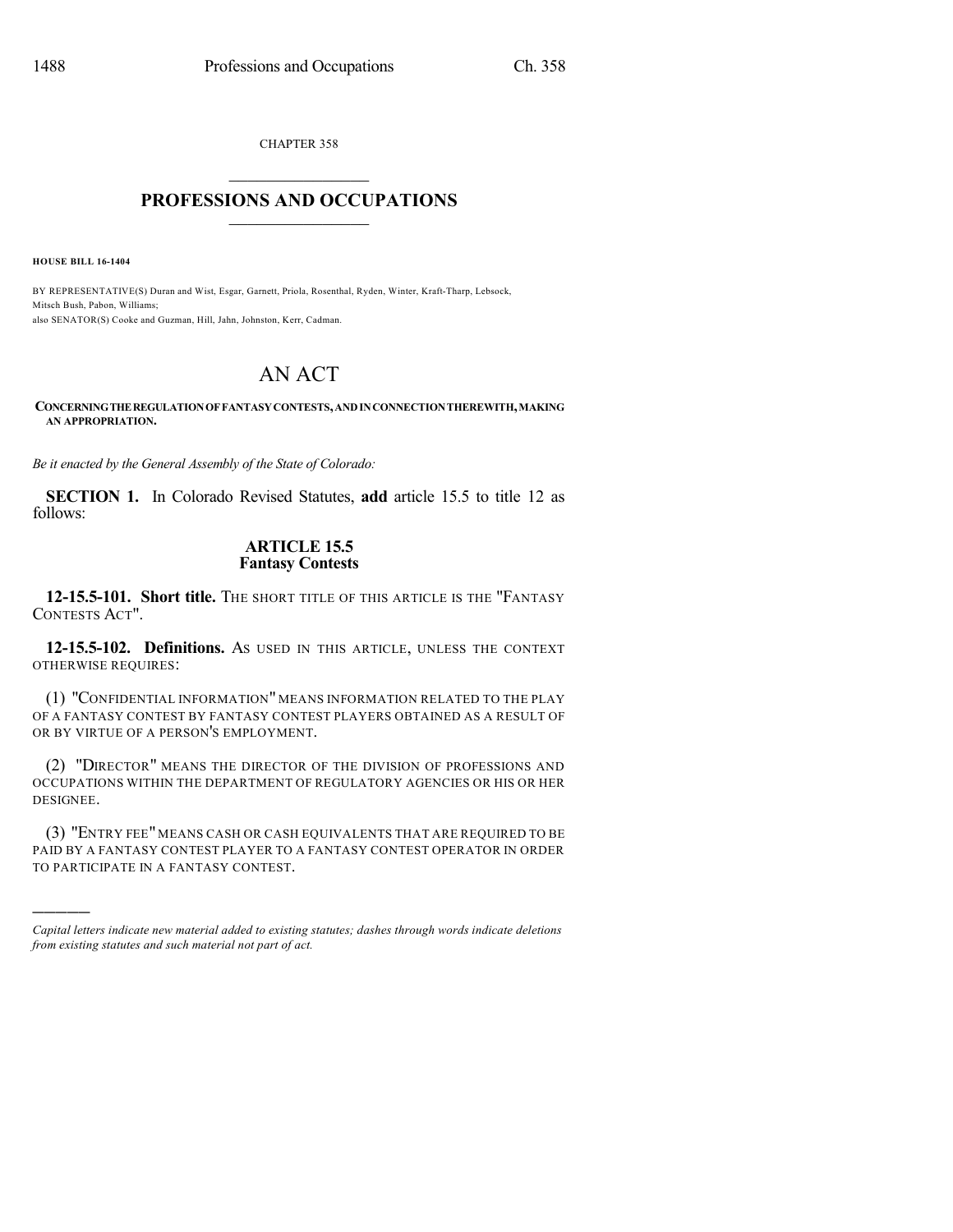(4) "FANTASY CONTEST"MEANS A FANTASY OR SIMULATED GAME OR CONTEST IN WHICH:

(a) THE VALUE OF ALL PRIZES AND AWARDS OFFERED TO WINNING PARTICIPANTS IS ESTABLISHED AND MADE KNOWN TO THE PARTICIPANTS IN ADVANCE OF THE CONTEST;

(b) ALL WINNING OUTCOMES REFLECT THE RELATIVE KNOWLEDGE AND SKILL OF THE PARTICIPANTS AND ARE DETERMINED PREDOMINANTLY BY ACCUMULATED STATISTICAL RESULTS OF THE PERFORMANCE OF ATHLETES IN FULLY COMPLETED SPORTING EVENTS; EXCEPT THAT A SPORTING EVENT THAT HAS BEEN CALLED OR SUSPENDED DUE TO WEATHER OR ANY OTHER NATURAL OR UNFORSEEN EVENT IS CONSIDERED FULLY COMPLETED; AND

(c) WINNINGOUTCOMES ARE NOTBASED ON RANDOMIZED OR HISTORICAL EVENTS OR ON THE SCORE, POINT SPREAD, OR ANY PERFORMANCE OF ANY SINGLE ACTUAL SPORTS TEAM OR COMBINATION OF SUCH TEAMS OR SOLELY ON ANY SINGLE PERFORMANCE OF AN INDIVIDUAL ATHLETE IN ANY SINGLE ACTUAL SPORTING EVENT.

(5) "FANTASY CONTEST OPERATOR" MEANS A PERSON OR ENTITY THAT OFFERS FANTASY CONTESTS WITH AN ENTRY FEE FOR A CASH PRIZE TO MEMBERS OF THE PUBLIC.

(6) "FANTASY CONTEST PLAYER" MEANS A PERSON WHO PARTICIPATES IN A FANTASY CONTEST WITH AN ENTRY FEE OFFERED BY A FANTASY CONTEST OPERATOR.

(7) "SMALL FANTASY CONTEST OPERATOR" MEANS A FANTASY CONTEST OPERATOR THAT HAS NO MORE THAN SEVEN THOUSAND FIVE HUNDRED FANTASY CONTEST PLAYERS IN COLORADO WITH ACTIVE ACCOUNTS WHO PARTICIPATE IN FANTASY CONTESTS WITH AN ENTRY FEE.

**12-15.5-103. Fantasy contests - director - rules.** (1) THE DIRECTOR SHALL PROMULGATE REASONABLE RULES FOR THE IDENTIFICATION, LICENSING, AND FINGERPRINTING OF APPLICANTS FOR LICENSURE.

(2) THE DIRECTOR MAY ADMINISTER OATHS, TAKE AFFIRMATIONS OF WITNESSES, AND ISSUE SUBPOENAS TO COMPEL THE ATTENDANCE OF WITNESSES AND THE PRODUCTION OF ALL RELEVANT PAPERS, BOOKS, RECORDS, DOCUMENTARY EVIDENCE, AND MATERIALS IN ANY HEARING, INVESTIGATION, ACCUSATION, OR OTHER MATTER COMING BEFORE THE DIRECTOR PURSUANT TO THIS ARTICLE. THE DIRECTOR MAY APPOINT AN ADMINISTRATIVE LAW JUDGE PURSUANT TO PART 10 OF ARTICLE 30 OF TITLE 24, C.R.S., TO TAKE EVIDENCE AND TO MAKE FINDINGS.

**12-15.5-104. Registration.** (1) ON AND AFTER JULY 1, 2017, AN ENTITY SHALL NOT OPERATE AS A SMALL FANTASY CONTEST OPERATOR UNLESS THE ENTITY IS REGISTERED WITH THE DIRECTOR.ON AND AFTER JULY 1,2017, AN INDIVIDUAL WHO IS NOT OPERATING THROUGH AN ENTITY SHALL NOT OPERATE AS A SMALL FANTASY CONTEST OPERATOR UNLESS THE INDIVIDUAL IS REGISTERED WITH THE DIRECTOR.

(2) ASMALL FANTASY CONTEST OPERATOR IS SUBJECT TO ALL OF THE PROVISIONS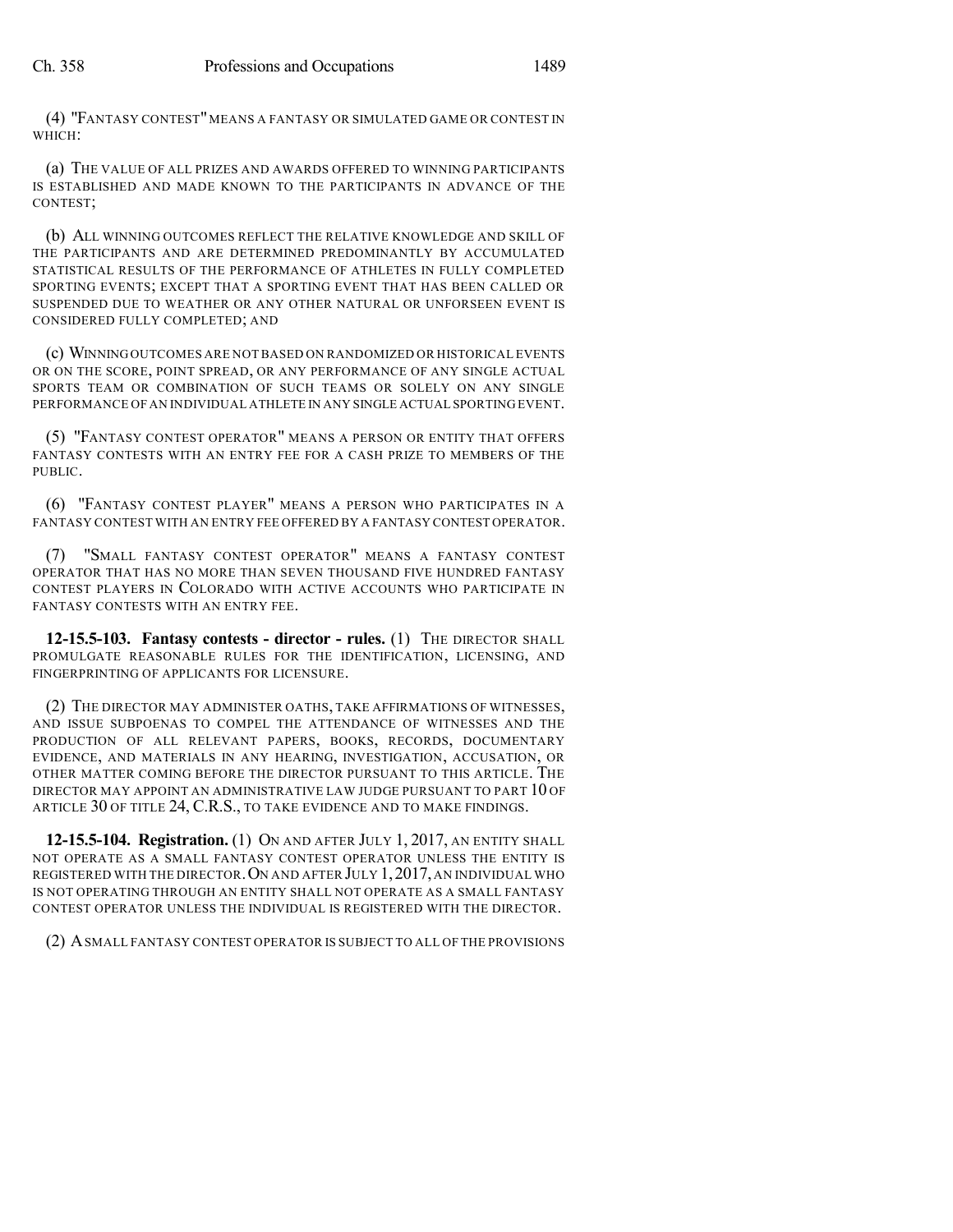OF THIS ARTICLE; EXCEPT THAT:

(a) A SMALL FANTASY CONTEST OPERATOR NEED ONLY BE REGISTERED, NOT LICENSED, IN ORDER TO OFFER FANTASY CONTESTS FOR

A FEE, A SMALL FANTASY CONTEST OPERATOR IS NOT SUBJECT TO THE REQUIREMENTS OF SECTION 12-15.5-106 (2) REGARDING AN ANNUAL AUDIT, AND A SMALL FANTASY OPERATOR IS SUBJECT TO SECTION 12-15.5-105 (3); AND

(b) THE DIRECTOR SHALL:

(I) ESTABLISH A REGISTRATION PROCESS FOR SMALL FANTASY CONTEST OPERATORS; AND

(II) NOT INITIATE AN INVESTIGATION OF A POTENTIAL VIOLATION OF THIS ARTICLE BY A SMALL FANTASY CONTEST OPERATOR EXCEPT UPON THE FILING OF A COMPLAINT WITH THE DIRECTOR THAT THE DIRECTOR REASONABLY BELIEVES WARRANTS INVESTIGATION.

**12-15.5-105. Licensing.**(1) ON AND AFTER JULY 1, 2017, AN ENTITY SHALL NOT OPERATE AS A FANTASY CONTEST OPERATOR UNLESS THE ENTITY IS LICENSED BY THE DIRECTOR. ON AND AFTER JULY 1, 2017, AN INDIVIDUAL WHO IS NOT OPERATING THROUGH AN ENTITY SHALL NOT OPERATE AS A FANTASY CONTEST OPERATOR UNLESS THE INDIVIDUAL IS LICENSED AS A FANTASY CONTEST OPERATOR BY THE DIRECTOR. AN APPLICANT FOR LICENSURE MUST PAY LICENSE, RENEWAL, AND REINSTATEMENT FEES ESTABLISHED BY THE DIRECTOR CONSISTENT WITH SECTION 24-34-105, C.R.S., AND OTHER AUTHORITIES. THE FEES MUST BE SUFFICIENT TO COVER THE DIVISION'S DIRECT AND INDIRECT COSTS IN ADMINISTERING THIS ARTICLE. A LICENSEE MUST RENEW THE LICENSE IN ACCORDANCE WITH A SCHEDULE ESTABLISHED BY THE DIRECTOR PURSUANT TO SECTION 24-34-102 (8), C.R.S. IF A LICENSEE FAILS TO RENEW THE LICENSE PURSUANT TO THE SCHEDULE ESTABLISHED BY THE DIRECTOR, THE LICENSE EXPIRES AND THE ENTITY SHALL NOT PRACTICE UNDER THIS ARTICLE UNTIL THE REINSTATEMENT FEES ARE PAID AND THE DIRECTOR REINSTATES THE LICENSE.APERSON THAT CONTINUES TO PRACTICE ONCE A LICENSE HAS EXPIRED IS SUBJECT TO THE PENALTIES PROVIDED IN THIS ARTICLE AND SECTION 24-34-102 (8), C.R.S.

(2) APPLICATIONS FOR LICENSURE AS A FANTASY CONTEST OPERATOR MUST:

(a) BE VERIFIED BY THE OATH OR AFFIRMATION OF SUCH PERSON OR PERSONS AS THE DIRECTOR MAY PRESCRIBE;

(b) BE MADE TO THE DIRECTOR ON FORMS PREPARED AND FURNISHED BY THE DIRECTOR; AND

(c) SET FORTH SUCH INFORMATION AS THE DIRECTOR MAY REQUIRE TO ENABLE THE DIRECTOR TO DETERMINE WHETHER AN APPLICANT MEETS THE REQUIREMENTS FOR LICENSURE UNDER THIS ARTICLE. THE INFORMATION MUST INCLUDE:

(I) THE NAME AND ADDRESS OF THE APPLICANT;

(II) IFA PARTNERSHIP,THE NAMES AND ADDRESSES OF ALL OFTHE PARTNERS,AND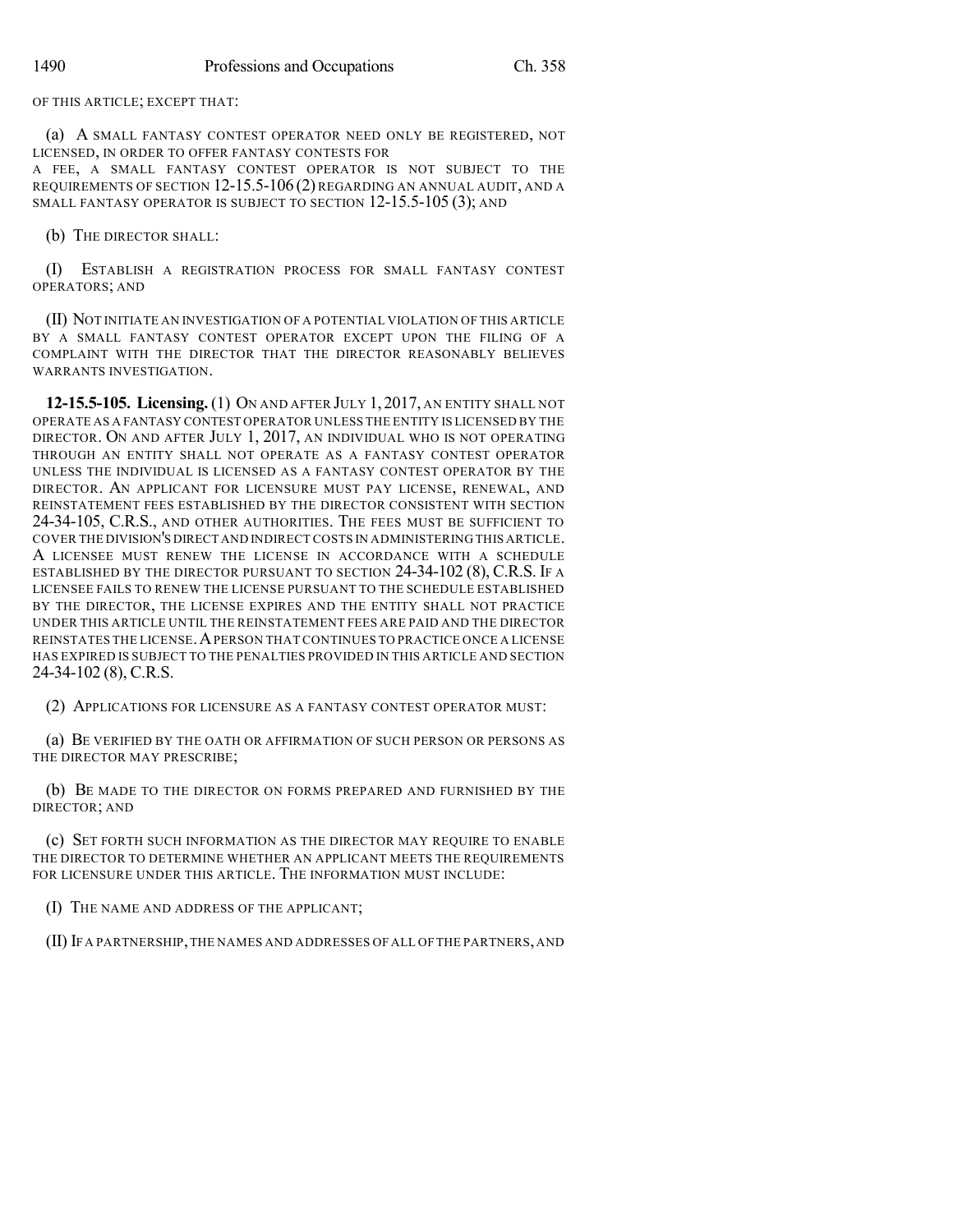#### Ch. 358 Professions and Occupations 1491

IF A CORPORATION, ASSOCIATION, OR OTHER ORGANIZATION, THE NAMES AND ADDRESSES OF THE PRESIDENT, VICE PRESIDENT, SECRETARY, AND MANAGING OFFICER, TOGETHER WITH ALL OTHER INFORMATION DEEMED NECESSARY BY THE DIRECTOR; AND

(III) A DESIGNATION OF THE RESPONSIBLE PARTY WHO IS THE AGENT FOR THE LICENSEE FOR ALL COMMUNICATIONS WITH THE DIRECTOR.

(3)(a) AN APPLICANT MAY NOT BE ELIGIBLE FOR LICENSURE OR REGISTRATION AS A FANTASY CONTEST OPERATOR OR LICENSURE RENEWAL IF THE APPLICANT OR ANY OF ITS OFFICERS, DIRECTORS, OR GENERAL PARTNERS HAS BEEN CONVICTED OF OR HAS ENTERED A PLEA OF NOLO CONTENDERE OR GUILTY TO A FELONY.

(b) THE DIRECTOR IS GOVERNED BY SECTION 24-5-101, C.R.S., IN CONSIDERING THE CONVICTION OR PLEA OF NOLO CONTENDERE TO A FELONY FOR ANY INDIVIDUAL SUBJECT TO A CRIMINAL HISTORY RECORD CHECK PURSUANT TO SUBSECTION (4) OF THIS SECTION.

(4) WITH THE SUBMISSION OF AN APPLICATION FOR A LICENSE GRANTED PURSUANT TO THIS SECTION, EACH APPLICANT AND ITS OFFICERS, DIRECTORS, AND GENERAL PARTNERS SHALL SUBMIT A COMPLETE SET OF HIS OR HER FINGERPRINTS TO THE COLORADO BUREAU OF INVESTIGATION FOR THE PURPOSE OF CONDUCTING FINGERPRINT-BASED CRIMINAL HISTORY RECORD CHECKS.THECOLORADO BUREAU OF INVESTIGATION SHALL FORWARD THE FINGERPRINTS TO THE FEDERAL BUREAU OF INVESTIGATION FOR THE PURPOSE OF CONDUCTING FINGERPRINT-BASED CRIMINAL HISTORY RECORD CHECKS. THE DIRECTOR MAY ACQUIRE A NAME-BASED CRIMINAL HISTORY RECORD CHECK FOR A PERSON WHO HAS TWICE SUBMITTED TO A FINGERPRINT-BASED CRIMINAL HISTORY RECORD CHECK AND WHOSE FINGERPRINTS ARE UNCLASSIFIABLE. A PERSON WHO HAS PREVIOUSLY SUBMITTED FINGERPRINTS FOR STATE OR LOCAL LICENSING PURPOSES MAY REQUEST THE USE OF THE FINGERPRINTS ON FILE. THE DIRECTOR SHALL USE THE INFORMATION RESULTING FROM THE FINGERPRINT-BASED CRIMINAL HISTORY RECORD CHECK TO INVESTIGATE AND DETERMINE WHETHER AN APPLICANT IS QUALIFIED TO HOLD A LICENSE PURSUANT TO THIS SECTION. THE DIRECTOR MAY VERIFY THE INFORMATION AN APPLICANT IS REQUIRED TO SUBMIT. THE APPLICANT SHALL PAY THE COSTS ASSOCIATED WITH THE FINGERPRINT-BASED CRIMINAL HISTORY RECORD CHECK TO THE COLORADO BUREAU OF INVESTIGATION.

(5) AFANTASY CONTEST OPERATOR SHALL NOT CONDUCT, OPERATE, OR OFFER A FANTASY CONTEST THAT:

(a) UTILIZES:

(I) VIDEO OR MECHANICAL REELS OR SYMBOLS OR ANY OTHER DEPICTIONS OF SLOT MACHINES, POKER, BLACKJACK, CRAPS, OR ROULETTE; OR

(II) ANY DEVICE THAT QUALIFIES AS OR REPLICATES GAMES THAT CONSTITUTE LIMITED GAMING UNDER SECTION 9 OF ARTICLE XVIII OF THE COLORADO CONSTITUTION; OR

(b) INCLUDES A UNIVERSITY, COLLEGE, HIGH SCHOOL, OR YOUTH SPORTING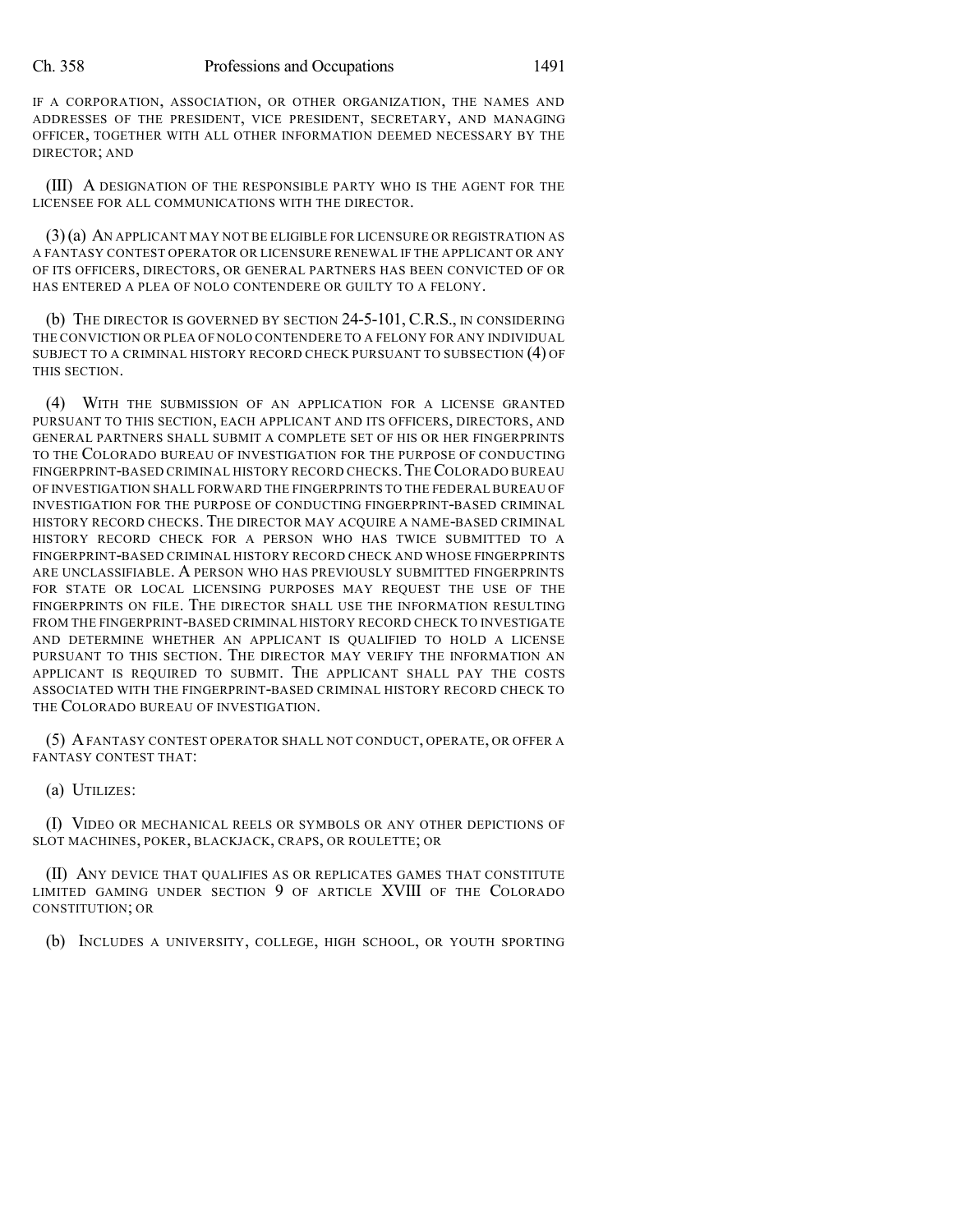**EVENT** 

**12-15.5-106. Consumer protections.** (1) A FANTASY CONTEST OPERATOR, INCLUDING A SMALL FANTASY CONTEST OPERATOR, SHALL IMPLEMENT COMMERCIALLY REASONABLE PROCEDURES FOR FANTASY CONTESTS WITH AN ENTRY FEE, WHICH PROCEDURES ARE DESIGNED TO:

(a) PREVENT EMPLOYEES OF THE FANTASY CONTEST OPERATOR, INCLUDING A SMALL FANTASY CONTEST OPERATOR, AND RELATIVES LIVING IN THE SAME HOUSEHOLD AS SUCH EMPLOYEES, FROM COMPETING IN ANY FANTASY CONTESTS OFFERED BY ANY FANTASY CONTEST OPERATOR IN WHICH THE OPERATOR OFFERS A CASH PRIZE;

(b) PREVENT SHARINGOFCONFIDENTIAL INFORMATION THAT COULD AFFECT SUCH FANTASY CONTEST PLAY WITH THIRD PARTIES UNTIL THE INFORMATION IS MADE PUBLICLY AVAILABLE;

(c) VERIFY THAT A FANTASY CONTEST PLAYER IN SUCH A FANTASY CONTEST IS EIGHTEEN YEARS OF AGE OR OLDER;

(d) ENSURE THAT INDIVIDUALS WHO PARTICIPATE OR OFFICIATE IN A GAME OR CONTEST THAT IS THE SUBJECT OF SUCH A FANTASY CONTEST WILL BE RESTRICTED FROM ENTERING SUCH A FANTASY CONTEST THAT IS DETERMINED, IN WHOLE OR IN PART, ON THE ACCUMULATED STATISTICAL RESULTS OF A TEAM OF INDIVIDUALS IN THE GAME OR CONTEST IN WHICH THEY ARE A PLAYER OR OFFICIAL;

(e) ALLOW INDIVIDUALS TO RESTRICT THEMSELVES FROM ENTERING SUCH A FANTASY CONTEST UPON REQUEST AND PROVIDE REASONABLE STEPS TO PREVENT THE PERSON FROM ENTERING SUCH FANTASY CONTESTS OFFERED BY THE FANTASY CONTEST OPERATOR, INCLUDING A SMALL FANTASY CONTEST OPERATOR;

(f) DISCLOSE THE NUMBER OF ENTRIES THAT A FANTASY CONTEST PLAYER MAY SUBMIT TO EACH SUCH FANTASY CONTEST,PROVIDEREASONABLE STEPS TO PREVENT PLAYERS FROM SUBMITTING MORE THAN THE ALLOWABLE NUMBER, AND, IN ANY CONTEST INVOLVING AT LEAST ONE HUNDRED ONE ENTRIES, NOT ALLOW A PLAYER TO SUBMIT MORE THAN THE LESSER OF THREE PERCENT OF ALL ENTRIES OR ONE HUNDRED FIFTY ENTRIES;

(g) SEGREGATE FANTASY CONTEST PLAYER FUNDS FROM OPERATIONAL FUNDS AND MAINTAIN A RESERVE IN THE FORM OF CASH, CASH EQUIVALENTS, AN IRREVOCABLE LETTER OF CREDIT, A BOND, OR A COMBINATION THEREOF, IN THE AMOUNT OF THE DEPOSITS MADE TO THE ACCOUNTS OF FANTASY CONTEST PLAYERS FOR THE BENEFIT AND PROTECTION OF THE FUNDS HELD IN SUCH ACCOUNTS:

(h) DISTINGUISH HIGHLY EXPERIENCED PLAYERS AND BEGINNER PLAYERS AND ENSURE THAT HIGHLY EXPERIENCED PLAYERS ARE CONSPICUOUSLY IDENTIFIED AS SUCH TO ALL PLAYERS;

(i) PROHIBIT THE USE OF SCRIPTS IN FANTASY CONTESTS THAT GIVE A PLAYER AN UNFAIR ADVANTAGE OVER OTHER PLAYERS AND MAKE ALL AUTHORIZED SCRIPTS READILY AVAILABLE TO ALL FANTASY CONTEST PLAYERS;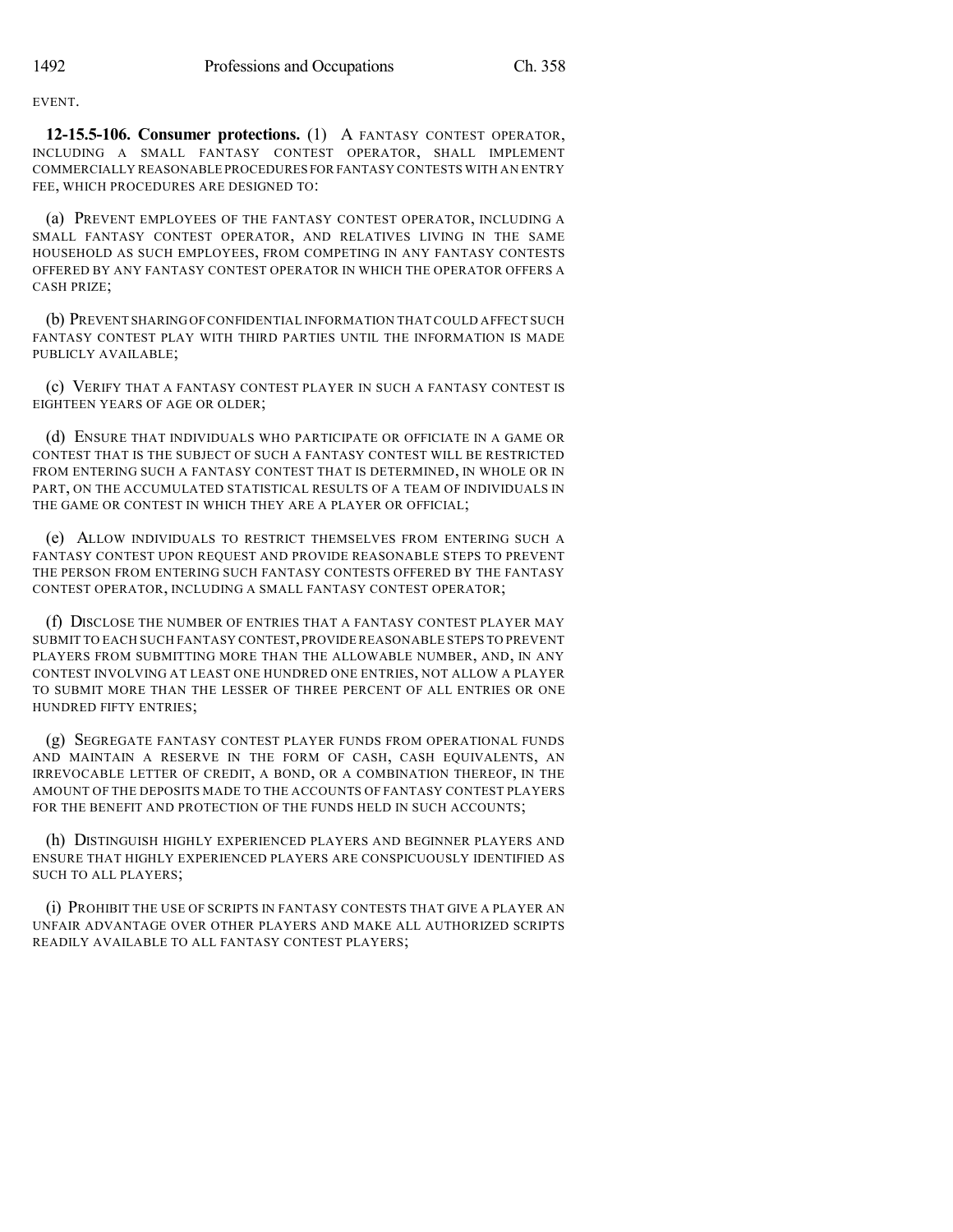(j) CLEARLY AND CONSPICUOUSLY DISCLOSE ALL RULES THAT GOVERN ITS CONTESTS, INCLUDING THE MATERIAL TERMS OF EACH PROMOTIONAL OFFER AT THE TIME THE OFFER IS ADVERTISED; AND

(k) USE TECHNOLOGICALLY REASONABLE MEASURES TO LIMIT EACH FANTASY CONTEST PLAYER TO ONE ACTIVE ACCOUNT WITH THAT OPERATOR.

(2) AFANTASY CONTEST OPERATOR OFFERING FANTASY CONTESTS IN THIS STATE SHALL:

(a) CONTRACT WITH A THIRD PARTY TO ANNUALLY PERFORM AN INDEPENDENT AUDIT, CONSISTENT WITH THE STANDARDS ESTABLISHED BY THE PUBLIC COMPANY ACCOUNTING OVERSIGHT BOARD, TO ENSURE COMPLIANCE WITH THIS ARTICLE;AND

(b) SUBMIT THE RESULTS OF THE AUDIT TO THE DIRECTOR.

**12-15.5-107. Duty to maintain records.** EACH FANTASY CONTEST OPERATOR SHALL KEEP DAILY RECORDS OFITS OPERATIONS AND SHALL MAINTAIN THE RECORDS FOR AT LEAST THREE YEARS. THE RECORDS MUST SUFFICIENTLY DETAIL ALL FINANCIAL TRANSACTIONS TO DETERMINE COMPLIANCE WITH THE REQUIREMENTS OF THIS ARTICLE AND MUST BE AVAILABLE FOR AUDIT AND INSPECTION BY THE DIRECTOR DURING THE FANTASY CONTEST OPERATOR'S REGULAR BUSINESS HOURS.

**12-15.5-108. Authorization to conduct fantasy contests.** (1) FANTASY CONTESTS ARE AUTHORIZED AND MAY BE CONDUCTED BY A FANTASY CONTEST OPERATOR AT A LICENSED GAMING ESTABLISHMENT, AS THAT TERM IS DEFINED IN SECTION 12-47.1-103 (15). A GAMING RETAILER, AS THAT TERM IS DEFINED IN SECTION 12-47.1-103 (24), MAY CONDUCT FANTASY CONTESTS IF THE GAMING RETAILER IS LICENSED AS A FANTASY CONTEST OPERATOR.

(2) FANTASY CONTESTS ARE AUTHORIZED AND MAY BE CONDUCTED BY A FANTASY CONTEST OPERATOR AT A LICENSED FACILITY AT WHICH PARI-MUTUEL WAGERING, AS THAT TERM IS DEFINED IN SECTION  $12-60-102(20.5)$ , MAY OCCUR. AN OPERATOR OF A CLASS B TRACK, AS THAT TERM IS DEFINED IN SECTION 12-60-102 (4), MAY CONDUCT FANTASY CONTESTS IF THE OPERATOR IS LICENSED AS A FANTASY CONTEST OPERATOR.

(3) A FANTASY CONTEST CONDUCTED IN COMPLIANCE WITH THIS ARTICLE DOES NOT VIOLATE ARTICLE 10 OR 10.5 OF TITLE 18, C.R.S.

**12-15.5-109. Groundsfor discipline.** (1) THE DIRECTOR MAY DENY, SUSPEND, OR REVOKE A LICENSE OR REGISTRATION OR PLACE ON PROBATION OR ISSUE A LETTER OF ADMONITION TO A LICENSEE OR REGISTRANT IF THE FANTASY CONTEST OPERATOR, INCLUDING A SMALL FANTASY CONTEST OPERATOR:

(a) VIOLATES ANY ORDER OF THE DIRECTOR OR ANY PROVISION OF THIS ARTICLE OR THE RULES ESTABLISHED UNDER THIS ARTICLE;

(b) FAILS TO MEET THE REQUIREMENTS FOR LICENSURE UNDER THIS ARTICLE; OR

(c) USES FRAUD, MISREPRESENTATION, OR DECEIT IN APPLYING FOR OR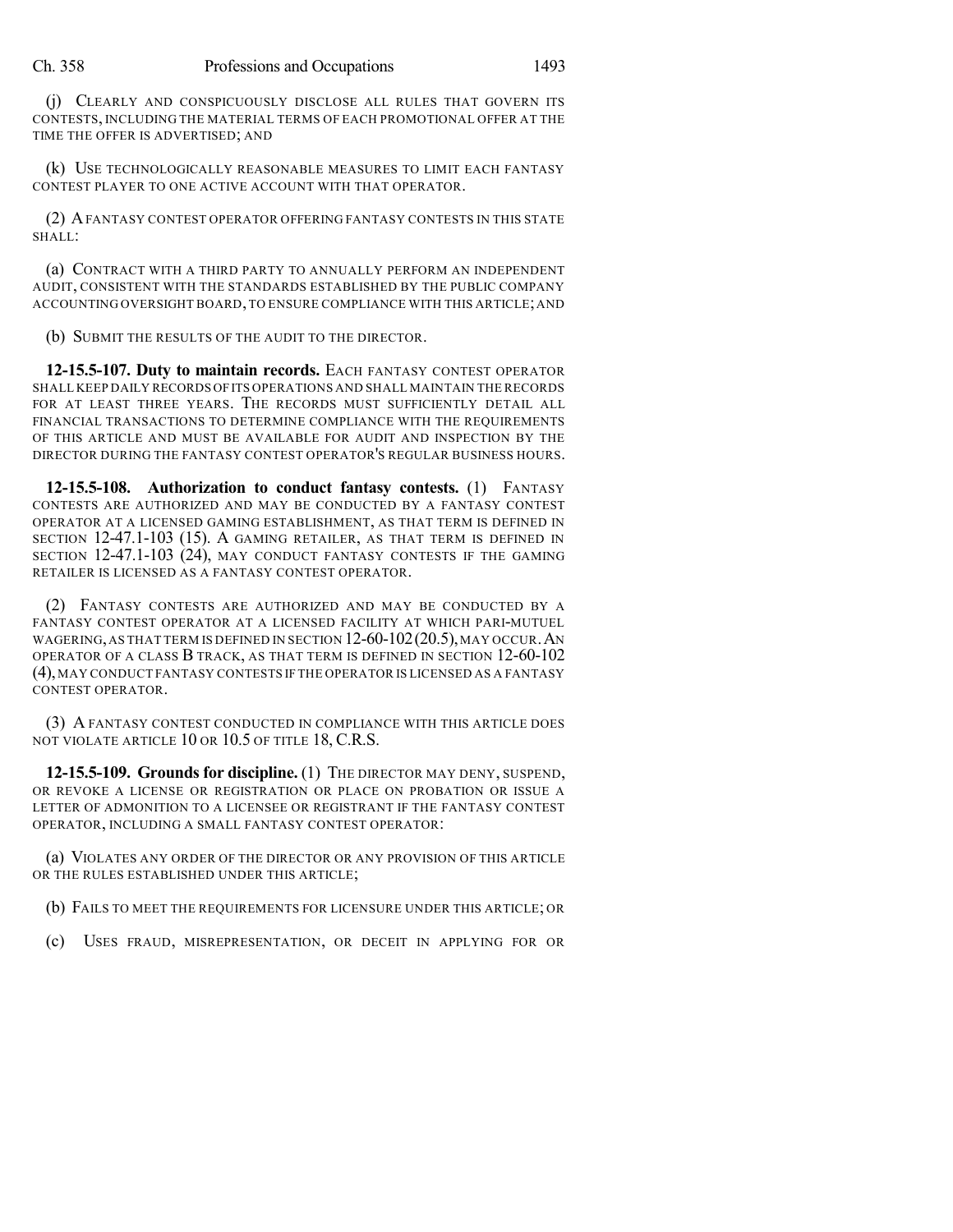ATTEMPTING TO APPLY FOR LICENSURE OR REGISTRATION OR OTHERWISE IN OPERATING OR OFFERING TO OPERATE A FANTASY CONTEST.

(2) IF IT APPEARS TO THE DIRECTOR, BASED UPON CREDIBLE EVIDENCE AS PRESENTED IN A WRITTEN COMPLAINT, THAT A PERSON IS OPERATING OR OFFERING TO OPERATE A FANTASY CONTEST WITHOUT HAVING OBTAINED A REGISTRATION OR LICENSE, THE DIRECTOR MAY ISSUE AN ORDER TO CEASE AND DESIST THE ACTIVITY. THE DIRECTOR SHALL SET FORTH IN THE ORDER THE STATUTES AND RULES ALLEGED TO HAVE BEEN VIOLATED, THE FACTS ALLEGED TO HAVE CONSTITUTED THE VIOLATION, AND THE REQUIREMENT THAT ALL UNAUTHORIZED PRACTICES IMMEDIATELY CEASE. WITHIN TEN DAYS AFTER SERVICE OF THE ORDER TO CEASE AND DESIST PURSUANT TO THIS SUBSECTION (2), THE PERSON MAY REQUEST A HEARING ON THE QUESTION OF WHETHER ACTS OR PRACTICES IN VIOLATION OF THIS ARTICLE HAVE OCCURRED. THE HEARING SHALL BE CONDUCTED PURSUANT TO SECTION 24-4-105, C.R.S.

**12-15.5-110. Civilfines.**IN ADDITION TO ANY OTHER REMEDY PROVIDED BY LAW, A FANTASY CONTEST OPERATOR, OR AN EMPLOYEE OR AGENT THEREOF, WHO VIOLATES THIS ARTICLE IS SUBJECT TO A CIVIL FINE OF NOT MORE THAN ONE THOUSAND DOLLARS FOR EACH SUCH VIOLATION, WHICH THE STATE TREASURER SHALL CREDIT TO THE GENERAL FUND. THE DIRECTOR MAY FILE A CIVIL ACTION TO COLLECT THE FINE.

**12-15.5-111. Applicability.** THIS ARTICLE APPLIES TO CONDUCT OCCURRING ON OR AFTER JULY 1, 2017.

**12-15.5-112. Repeal.**THIS ARTICLE IS REPEALED,EFFECTIVE SEPTEMBER 1,2020. BEFORE ITS REPEAL,THIS ARTICLE IS SCHEDULED FOR REVIEW IN ACCORDANCE WITH SECTION 24-34-104, C.R.S.

**SECTION 2.** In Colorado Revised Statutes, 24-34-104, **add** (51.5)(j) as follows:

**24-34-104. General assemblyreviewof regulatoryagenciesandfunctionsfor termination, continuation, or reestablishment.** (51.5) The following agencies, functions, or both terminate on September 1, 2020:

(j) THE REGULATION OF FANTASY CONTEST OPERATORS BY THE DEPARTMENT PURSUANT TO SECTIONS 12-15.5-103 TO 12-15.5-107, 12-15.5-109, AND 12-15.5-110, C.R.S.

**SECTION 3. Appropriation.** (1) For the 2016-17 state fiscal year, \$77,546 is appropriated to the department of regulatory agencies. This appropriation is from the division of professions and occupations cash fund created in section 24-34-105 (2) (b) (I), C.R.S. To implement this act, the department may use this appropriation as follows:

(a) \$62,392 for use by the division of professions and occupations for personal services, which amount is based on an assumption that the division will require an additional 0.9 FTE and temporary staff;

(b) \$5,653 for use by the division professions and occupations for operating